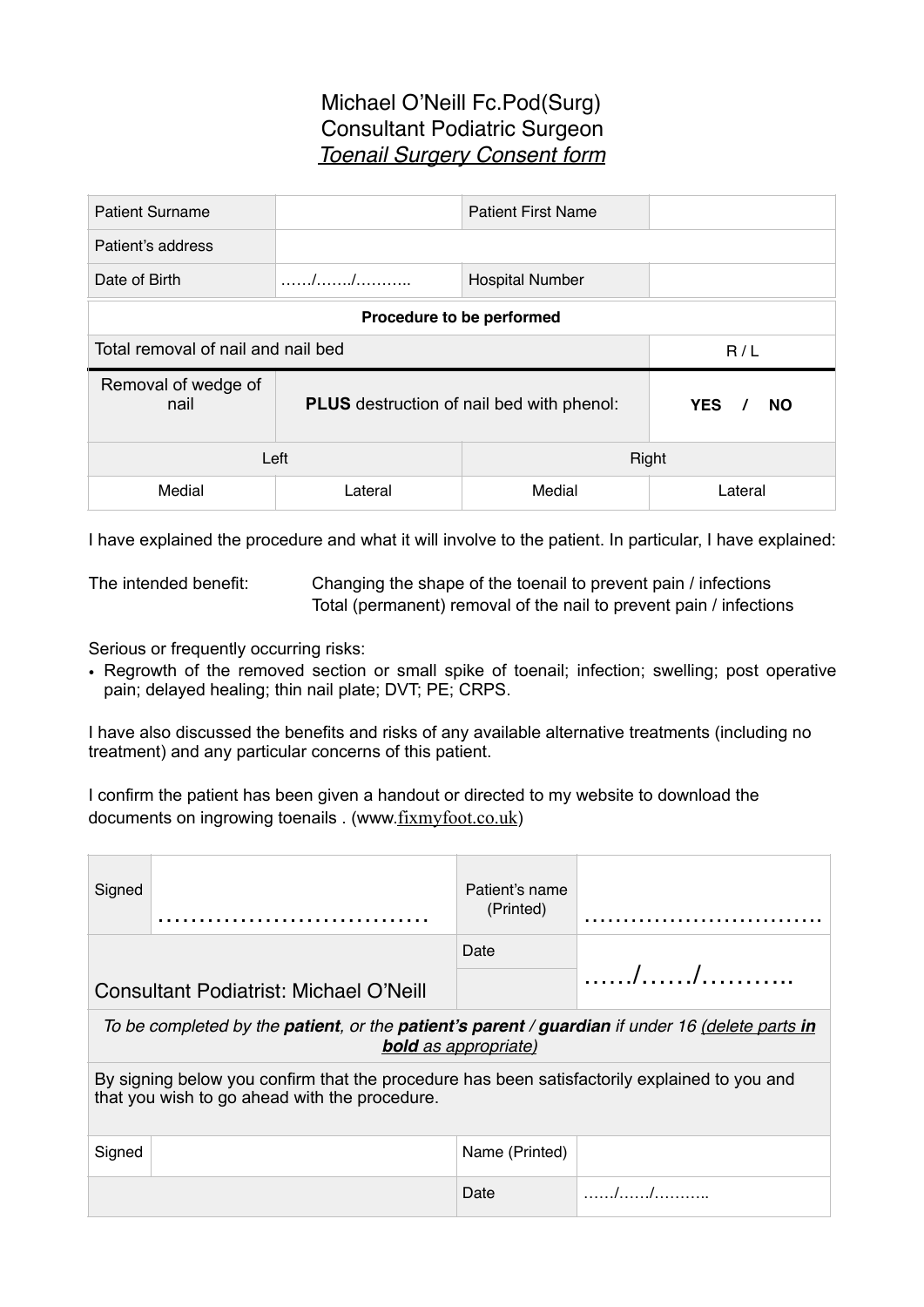## Michael O'Neill Fc.Pod(Surg) Consultant Podiatric Surgeon *Toenail Surgery Operation Report*

| <b>Patient Surname</b>                                            |               | <b>Patient First Name</b> |        |         |  |
|-------------------------------------------------------------------|---------------|---------------------------|--------|---------|--|
| Date of Birth                                                     |               | <b>Hospital Number</b>    |        |         |  |
| <b>Procedure Date</b>                                             | $\frac{1}{2}$ | Location                  |        |         |  |
| Procedure to be performed                                         |               |                           |        |         |  |
| Total removal of nail and nail bed<br>Right<br>Left               |               |                           |        |         |  |
| Removal of wedge of nail + destruction of nail<br>bed with phenol |               | Left                      | Medial | Lateral |  |
|                                                                   |               | Right                     | Medial | Lateral |  |

| Pre-op                             |     |    |                 |                               |              |
|------------------------------------|-----|----|-----------------|-------------------------------|--------------|
| Footbath                           | Yes | No | <b>Betadine</b> | Chlorhexidine                 | .<br>minutes |
| Local Anaesthesia by digital block |     |    | <b>Drug</b>     | <b>Total</b><br><b>Volume</b> |              |
|                                    |     |    |                 |                               |              |
|                                    |     |    |                 | .ml<br>.                      |              |

| <b>Procedure</b>                                                                   |                      |                                                   |                                         |  |
|------------------------------------------------------------------------------------|----------------------|---------------------------------------------------|-----------------------------------------|--|
| <b>Tourniquet: Digital</b>                                                         | Duration:            | minutes                                           | <b>RIGHT</b><br><b>LEFT</b><br>$\prime$ |  |
| Patient prepared and draped in the usual manner                                    | <b>TICK HERE</b>     |                                                   |                                         |  |
| Pre-op                                                                             | Betadine in spirit   | Chlorhexadine in spirit                           |                                         |  |
| <b>Nail Section</b>                                                                | <b>Total Removal</b> | <b>Partial Removal</b>                            |                                         |  |
|                                                                                    |                      | Beaver minimal incision<br><b>Thwaites Method</b> |                                         |  |
| Phenolisation with 30 second change of applicator using an abrasive<br>blacks file |                      |                                                   | <b>Total Minutes</b>                    |  |
|                                                                                    |                      |                                                   |                                         |  |
|                                                                                    | <b>First Layer</b>   | <b>Bactigras</b>                                  | Inadine                                 |  |
| <b>Dressings</b>                                                                   | Second Layer         | Gauze                                             |                                         |  |
|                                                                                    | <b>Third Layer</b>   | <b>Tube Gauze</b>                                 |                                         |  |